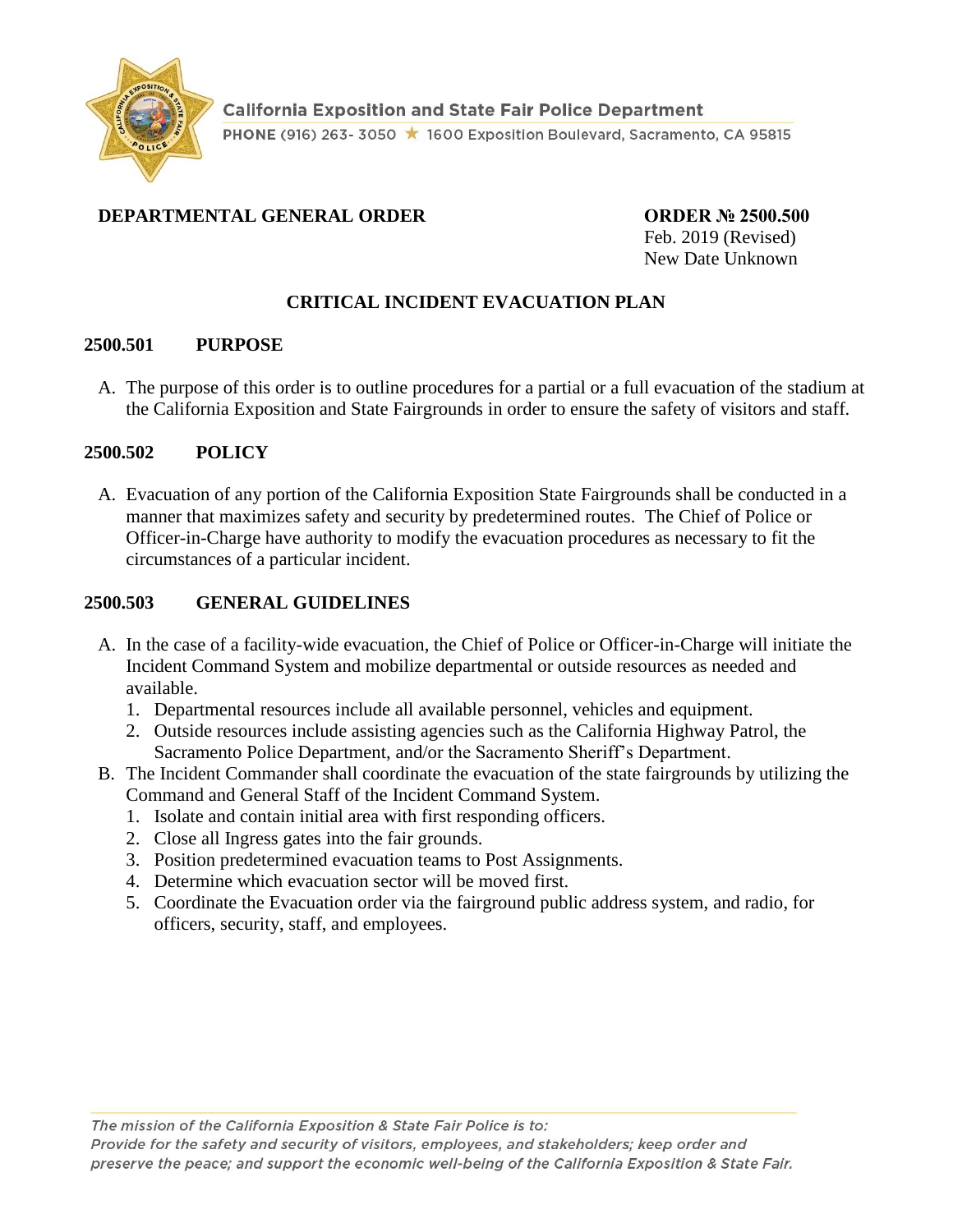California Exposition and State Fair Police Department Departmental General Order 2500.500, Critical Incident Evacuation Plan

- C. **Sectors & Post Assignments**. Teams will be assigned Sectors and Post Assignments. Officers will direct visitors to the exit/s for that sector.
	- 1. **Sectors**:
		- a. RED (Exposition Buildings & Carnival area)
		- b. GREEN (Raging Waters, The Cove, Palm Avenue)
		- c. YELLOW (The Pavilion, Children's Carnival, Rodeo arena)
		- d. BLUE (Food Alley, A/B/C/D Buildings, The Farm, The Cavalcade)
		- e. ORANGE (Pavilion exhibitors)
		- f. PURPLE (Grandstand, Backstretch)
	- 2. **Posts**: Interior Foot Patrol Officers
		- a. All pedestrian gates/exits. (Main Gate, West Gate, Gate № 27, Rodeo Gate, East Gate)
		- b. Post  $\mathbb{N}$ <sup>0</sup> 1 (RED sector)
		- c. Post  $\mathbb{N}^{\circ}$  2 (GREEN sector)
		- d. Post № 3 (YELLOW sector)
		- e. Post  $\mathbb{N}$ <sup>o</sup> 4 (BLUE sector)
		- f. Post  $\mathcal{N}$ <sup>o</sup> 5 (ORANGE sector)
		- g. Post № 6 (PURPLE sector)
	- 3. **Posts**: Exterior Mobile Patrol
		- a. All vehicular gates/exits.
		- b. Post A (Lot-A)
		- c. Post B (Lot-B)
		- d. Post C (Lot-C)
		- e. Post D (Lot-D)
		- f. Post E (Lot-E)
		- g. Post F (Gate 10 & 10A)
		- h. Post G (Gate 12)
		- i. Post H (Gate 13)
		- j. Post I (Gate 25)
		- a. Traffic Control, Direction of leaving vehicles
		- b. Parking Lot-A through Tunnel Gate onto Tribute Road. Vehicular traffic will be diverted North Bound to HWY 160. Vehicular traffic will be closed at Tribute Road to East Bound onto Exposition Boulevard, except emergency vehicles.
		- c. Parking Lot-B will be directed out of the Exposition Boulevard. exit then West Bound to Hwy-80.
		- d. Parking Lot-C will be directed out of the West Exit onto West Bound Exposition Blvd, towards I-80.
		- e. Parking Lot-D will be directed out of the Lot-D exit, East Bound onto Exposition Blvd.
		- f. Parking Lot-E will be directed out though Gate-9 and Gate-10A onto South Bound Ethan Way to East Bound Hurley Way.
		- g. Backstretch area will be directed through Gate-10, South Bound onto Ethan Way, to East Bound Hurley Way.
		- h. Gate-12 will be directed onto East Bound Hurley.
		- i. Parking Lot-Z will be directed through Gate-13 and then East Bound Hurley Way.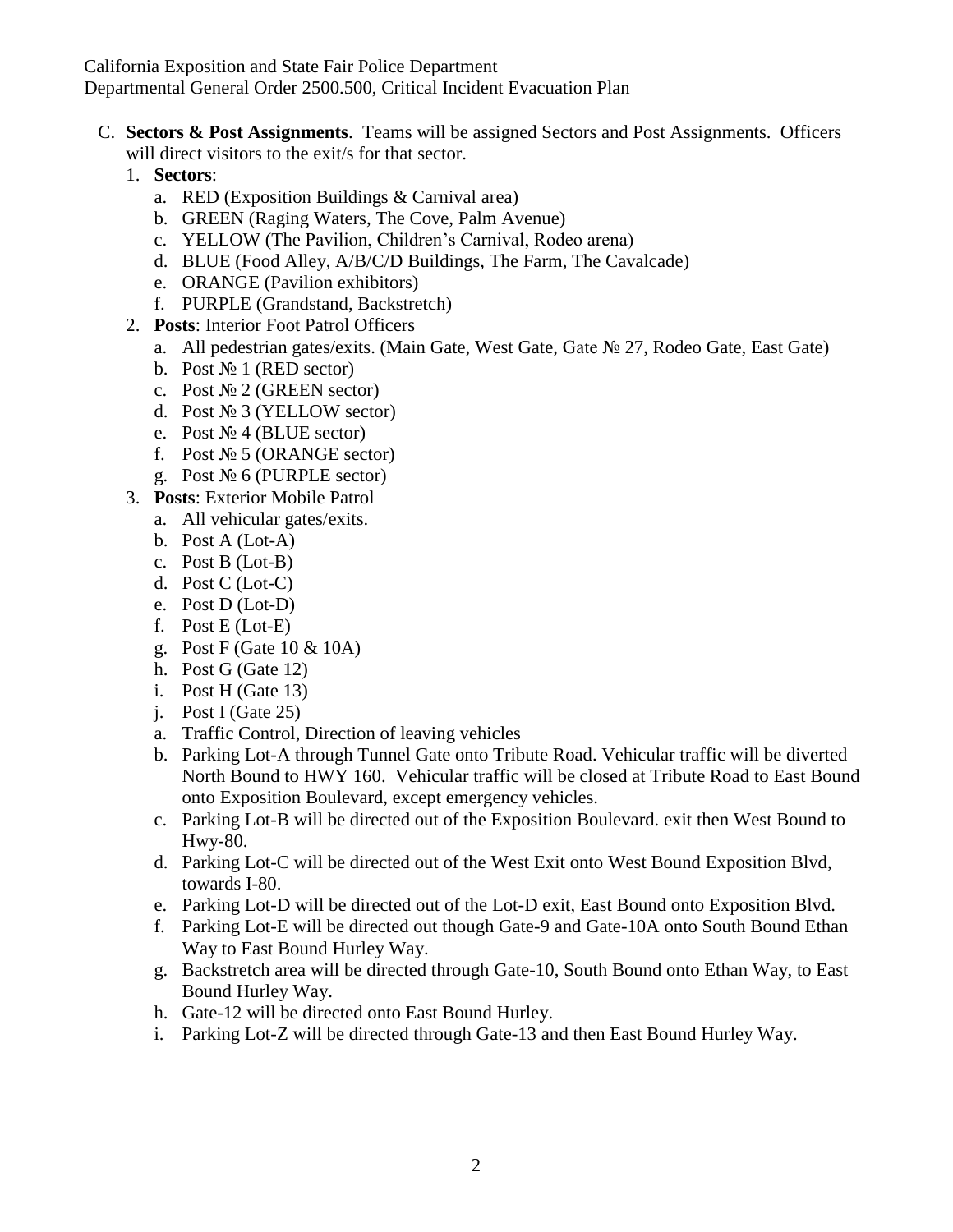California Exposition and State Fair Police Department Departmental General Order 2500.500, Critical Incident Evacuation Plan

- D. Lost/misplaced persons/persons waiting for pickup.
	- 1. Evacuation from Main Gate State Fair by bus to predetermined safe area. (Arden Fair Mall)
- E. Animals
	- 1. On-call veterinarian available through UC Davis
	- 2. Shelter animals in place
	- 3. Utilize security guards to secure animals
- F. Buildings/Exhibitors
	- 1. Secure, (Lock down)
	- 2. Utilize security guards to secure buildings
- G. Notifications
	- 1. All communications will be directed through California Exposition and State Fair Police Dispatch Center at (916) 263-3050.
	- 2. California Exposition and State Fair's Administration
	- 3. Assisting Law Enforcement Agencies
	- 4. Emergency Medical Services (Hospitals)
	- 5. Local news Media
	- 6. Emergency Medical Response
	- 7. Sacramento Fire Agencies

### **2500.504 PUBLIC ACCOUNCEMENT SCRIPTS**

- A. The Stadium Staff operates a public address system which broadcasts throughout the venue. This may be used to convey announcements. If other exterior areas need to be notified, or if the Public Address system fails, bullhorns are optional. The Incident Commander will issue the command to make the re-entry/no re-entry announcement. If re-entry is to be allowed, no announcement will be made to that effect until it is confirmed that all employees are back in position and the gates are ready to be opened.
	- **1. POWER FAILURE.**
		- a. "*MAY I HAVE YOUR ATTENTION PLEASE? MAY I HAVE YOUR ATTENTION PLEASE? WE ARE EXPERIENCING A TEMPORARY POWER OUTAGE. PLEASE REMAIN IN YOUR SEATS AS WE HOPE TO RESOLVE IT AS SOON AS POSSIBLE AND CONTINUE THE EVENT. PLEASE REMAIN IN YOUR SEAT. WE APOLOGIZE FOR THIS INCONVIENCE*." (Repeat three times)
		- b. All ushers will direct people to remain in their seats and out of the aisles. Patrons at field level or at the gates will be requested, for safety reasons, to remain there until full lighting resumes.
	- 2. **TO ALERT PATRONS THAT EMERGENCY/PROBLEMS EXIST AND TO REMAIN SEATED**.
		- a. "*MAY I HAVE YOUR ATTENTION PLEASE? MAY I HAVE YOUR ATTENTION PLEASE? STADIUM IS EXPERIENCING SOME TEMPORARY DIFFICULTIES. WE ARE ATTEMPTING TO RESOLVE THEM. PLEASE REMAIN IN YOUR SEATS. WE WILL UPDATE YOU ON THE SITUATION AS SOON AS POSSIBLE.*" (Repeat announcement as necessary.)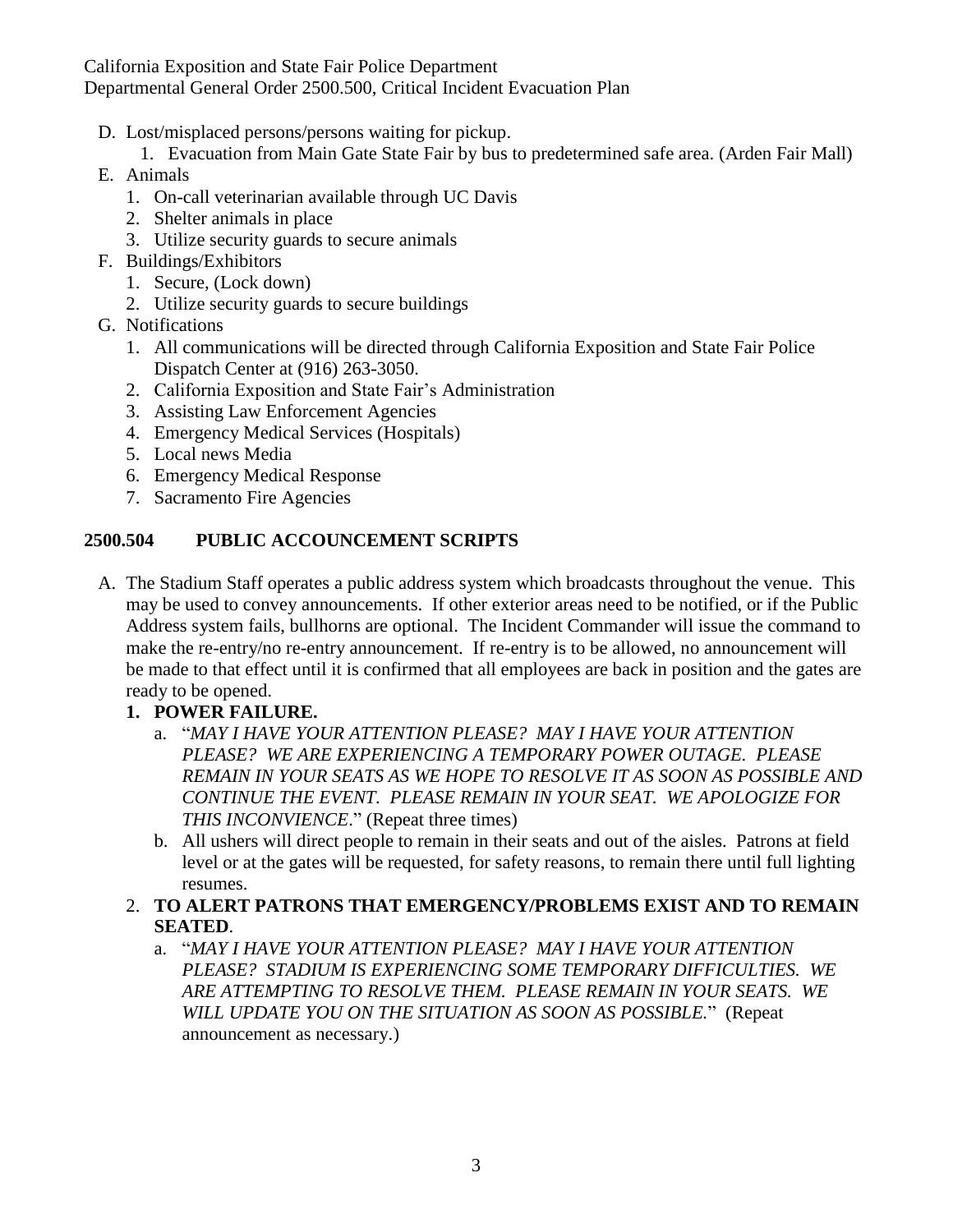## **3. FOR A TOTAL EVACUATION WITH NO RE-ENTRY/EVENT TERMINATED.**

a. "*MAY I HAVE YOUR ATTENTION PLEASE? MAY I HAVE YOUR ATTENTION PLEASE? DUE TO DIFFICULTIES WITHIN THE FACILITY, WE REGRET THAT THE STADIUM MUST BE CLEARED. THE EVENT HAS BEEN CANCELED. FOR YOUR SAFETY, PLEASE PROCEED TO THE NEAREST EXIT IN AN ORDERLY FASHION AND LEAVE THE AREA. YOUR TICKET STUB IS YOUR RECEIPT. WE ARE SORRY FOR THE INCONVIENCE AND THANK YOU FOR YOUR COOPERATION*." (Read the announcement 3 times)

## **4. FOR TOTAL EVACUATION WITH RE-ENTRY POSSIBLE/ANTICIPATED.**

a. "*MAY I HAVE YOUR ATTENTION PLEASE? MAY I HAVE YOUR ATTENTION PLEASE? DUE TO DIFFICULTIES IN THE FACILITY WE REGRET THAT THE STADIUM MUST BE TEMPORARILY CLEARED. FOR YOUR SAFETY, PLEASE PROCEED TO THE NEAREST EXIT IN AN ORDERLY MANNER AND LEAVE THE AREA. PLEASE REMAIN OUTSIDE THE FACILITY UNITL FURTHER NOTICE. WE ARE SORRY FOR THE INCONVENINCE AND THANK YOU FOR YOUR COOPERATION*." (Repeat the announcement 3 times.)

## **5. FOR PARTIAL EVACUATION.**

a. "*MAY I HAVE YOUR ATTENTION PLEASE? MAY I HAVE YOUR ATTENTION PLEASE? DUE TO DIFFICULTIES AT LOCATION , WE ARE REQUESTING ALL PATRONS TO LEAVE THIS AREA IN AN ORDERLY MANNER. I REPEAT ALL PATRONS AT LOCATION ARE INSTRUCTED TO LEAVE THIS AREA. PLEASE PROCEED TO LOCATION AND FOLLOW THE INSTRUCTIONS OF THE STADIUM STAFF. WE WILL REUTRN YOU TO YOUR SEATS AS SOON AS POSSIBLE. WE ARE SORRY FOR THIS INCONVENIENCE AND THANK YOU FOR YOU COOPERATION.*" (Repeat the announcement 3 times)

### **6. RE-ENTRY ANNOUNCEMENTS.**

- a. If patrons are evacuated from the facility and are waiting outside for re-entry and resumption of the event, an announcement must be made as soon as possible informing them that either:
- b. The event had been terminated and re-entry will not be allowed.
- c. The stadium will be re-opened shortly, patrons will be re-admitted to their assigned seats, and the event will be resumed.
- d. The stadium will be re-opened shortly and the event resumed, but patrons will be allowed to return to specific seating areas only.

# **7. RE-ENTRY NOT POSSIBLE.**

a. "*MAY I HAVE YOUR ATTENTION PLEASE? MAY I HAVE YOUR ATTENTION PEASE? WE REGRET TO INFORM THAT THE EVENT MUST BE TERMINATED. THE STADIUM IS NOW CLOSED. WE ARE SORRY FOR THIS INCONVENIENCE AND THANK YOU FOR YOUR COOPERATION. PLEASE RETAIN YOUR TICKET STUBS AS A RECEIPTS.*" (Repeat announcement as necessary.)